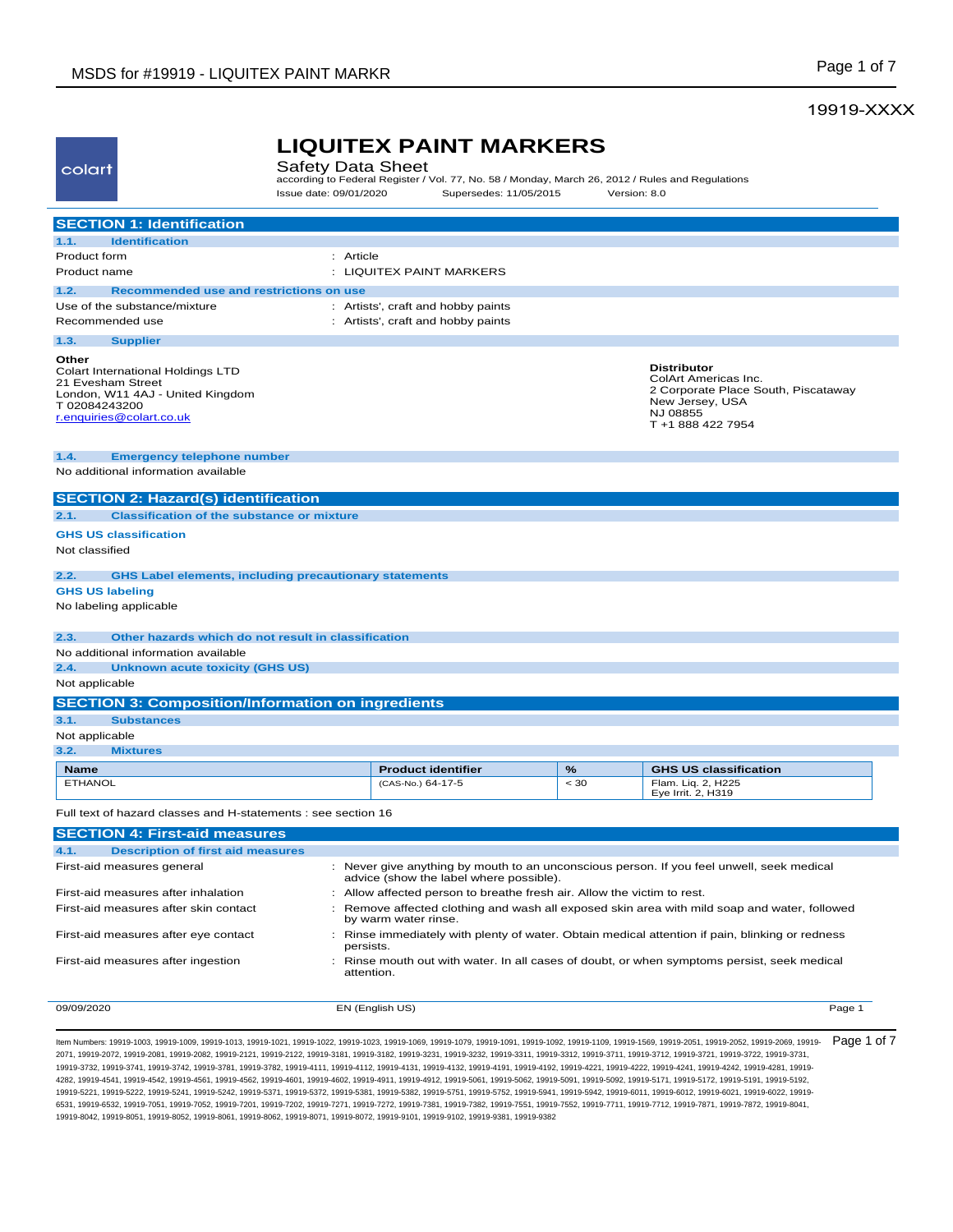| Safety Data Sheet<br>according to Federal Register / Vol. 77, No. 58 / Monday, March 26, 2012 / Rules and Regulations |                                                                                                                                                                                                       |  |  |
|-----------------------------------------------------------------------------------------------------------------------|-------------------------------------------------------------------------------------------------------------------------------------------------------------------------------------------------------|--|--|
| 4.2.<br>Most important symptoms and effects (acute and delayed)                                                       |                                                                                                                                                                                                       |  |  |
| Potential Adverse human health effects and<br>symptoms                                                                | : Based on available data, the classification criteria are not met.                                                                                                                                   |  |  |
| Symptoms/effects                                                                                                      | : Not expected to present a significant hazard under anticipated conditions of normal use.                                                                                                            |  |  |
| 4.3.<br>Immediate medical attention and special treatment, if necessary<br>Treat symptomatically.                     |                                                                                                                                                                                                       |  |  |
|                                                                                                                       |                                                                                                                                                                                                       |  |  |
| <b>SECTION 5: Fire-fighting measures</b>                                                                              |                                                                                                                                                                                                       |  |  |
| Suitable (and unsuitable) extinguishing media<br>5.1.                                                                 |                                                                                                                                                                                                       |  |  |
| Suitable extinguishing media                                                                                          | : Foam. Dry powder. Carbon dioxide. Sand.<br>: Do not use a heavy water stream.                                                                                                                       |  |  |
| Unsuitable extinguishing media                                                                                        |                                                                                                                                                                                                       |  |  |
| 5.2.<br>Specific hazards arising from the chemical                                                                    |                                                                                                                                                                                                       |  |  |
| Fire hazard                                                                                                           | : No fire hazard.                                                                                                                                                                                     |  |  |
| Reactivity                                                                                                            | : The product is non-reactive under normal conditions of use, storage and transport.                                                                                                                  |  |  |
| 5.3.<br>Special protective equipment and precautions for fire-fighters                                                |                                                                                                                                                                                                       |  |  |
| Firefighting instructions                                                                                             | : Use water spray or fog for cooling exposed containers. Exercise caution when fighting any<br>chemical fire. Prevent fire-fighting water from entering environment.                                  |  |  |
| Protection during firefighting                                                                                        | : Do not enter fire area without proper protective equipment, including respiratory protection.                                                                                                       |  |  |
| <b>SECTION 6: Accidental release measures</b>                                                                         |                                                                                                                                                                                                       |  |  |
| Personal precautions, protective equipment and emergency procedures<br>6.1.                                           |                                                                                                                                                                                                       |  |  |
| 6.1.1.<br>For non-emergency personnel                                                                                 |                                                                                                                                                                                                       |  |  |
| <b>Emergency procedures</b>                                                                                           | : Evacuate unnecessary personnel.                                                                                                                                                                     |  |  |
| 6.1.2.<br>For emergency responders                                                                                    |                                                                                                                                                                                                       |  |  |
| Protective equipment                                                                                                  | : Equip cleanup crew with proper protection.                                                                                                                                                          |  |  |
| Emergency procedures                                                                                                  | : Ventilate area.                                                                                                                                                                                     |  |  |
| 6.2.<br><b>Environmental precautions</b>                                                                              |                                                                                                                                                                                                       |  |  |
| Prevent entry to sewers and public waters. Notify authorities if liquid enters sewers or public waters.               |                                                                                                                                                                                                       |  |  |
| 6.3.<br>Methods and material for containment and cleaning up                                                          |                                                                                                                                                                                                       |  |  |
| Methods for cleaning up                                                                                               | : Soak up spills with inert solids, such as clay or diatomaceous earth as soon as possible. Collect<br>spillage. Store away from other materials.                                                     |  |  |
| 6.4.<br><b>Reference to other sections</b>                                                                            |                                                                                                                                                                                                       |  |  |
| See Heading 8. Exposure controls and personal protection.                                                             |                                                                                                                                                                                                       |  |  |
| <b>SECTION 7: Handling and storage</b>                                                                                |                                                                                                                                                                                                       |  |  |
| 7.1.<br><b>Precautions for safe handling</b>                                                                          |                                                                                                                                                                                                       |  |  |
| Precautions for safe handling                                                                                         | : Wash hands and other exposed areas with mild soap and water before eating, drinking or<br>smoking and when leaving work. Provide good ventilation in process area to prevent formation<br>of vapor. |  |  |
| 7.2.<br>Conditions for safe storage, including any incompatibilities                                                  |                                                                                                                                                                                                       |  |  |
| Storage conditions                                                                                                    | : Keep only in the original container in a cool, well ventilated place away from : Direct sunlight,<br>Heat sources. Keep container closed when not in use.                                           |  |  |
| Incompatible products                                                                                                 | : Strong bases. Strong acids.                                                                                                                                                                         |  |  |
| Incompatible materials                                                                                                | Sources of ignition. Direct sunlight.                                                                                                                                                                 |  |  |
| <b>SECTION 8: Exposure controls/personal protection</b>                                                               |                                                                                                                                                                                                       |  |  |
| 8.1.<br><b>Control parameters</b>                                                                                     |                                                                                                                                                                                                       |  |  |
| <b>ETHANOL (64-17-5)</b>                                                                                              |                                                                                                                                                                                                       |  |  |
| Not applicable                                                                                                        |                                                                                                                                                                                                       |  |  |
| POLYETHYLEN GLYCOL-OCTYLPHENYL ETHER (9036-19-5)                                                                      |                                                                                                                                                                                                       |  |  |
| Not applicable                                                                                                        |                                                                                                                                                                                                       |  |  |
| Additional information                                                                                                | : There exist no exposure limits for this material                                                                                                                                                    |  |  |
| 09/09/2020                                                                                                            | EN (English US)<br>2/7                                                                                                                                                                                |  |  |
|                                                                                                                       |                                                                                                                                                                                                       |  |  |

ltem Numbers: 19919-1003, 19919-1009, 19919-1013, 19919-1021, 19919-1023, 19919-1069, 19919-1079, 19919-1091, 19919-1091, 19919-1109, 19919-2058, 19919-2051, 19919-2052, 19919-2050, 19919-2069, 19919-2069, 19919-2052, 1991 2071, 19919-2072, 19919-2081, 19919-2082, 19919-2121, 19919-2122, 19919-3181, 19919-3182, 19919-3231, 19919-3232, 19919-3311, 19919-3312, 19919-3711, 19919-3712, 19919-3721, 19919-3722, 19919-3731, 19919-3732, 19919-3741, 19919-3742, 19919-3781, 19919-3782, 19919-4111, 19919-4112, 19919-4131, 19919-4132, 19919-4191, 19919-4192, 19919-4221, 19919-4222, 19919-4241, 19919-4242, 19919-4281, 19919- 4282, 19919-4541, 19919-4542, 19919-4561, 19919-4562, 19919-4601, 19919-4602, 19919-4911, 19919-4912, 19919-5061, 19919-5062, 19919-5091, 19919-5092, 19919-5171, 19919-5172, 19919-5191, 19919-5192, 19919-5221, 19919-5222, 19919-5241, 19919-5242, 19919-5371, 19919-5372, 19919-5381, 19919-5382, 19919-5751, 19919-5752, 19919-5941, 19919-5942, 19919-6011, 19919-6012, 19919-6021, 19919-6022, 19919- 6531, 19919-6532, 19919-7051, 19919-7052, 19919-7201, 19919-7202, 19919-7271, 19919-7272, 19919-7381, 19919-7382, 19919-7551, 19919-7552, 19919-7711, 19919-7712, 19919-7871, 19919-7872, 19919-8041, 19919-8042, 19919-8051, 19919-8052, 19919-8061, 19919-8062, 19919-8071, 19919-8072, 19919-9101, 19919-9102, 19919-9381, 19919-9382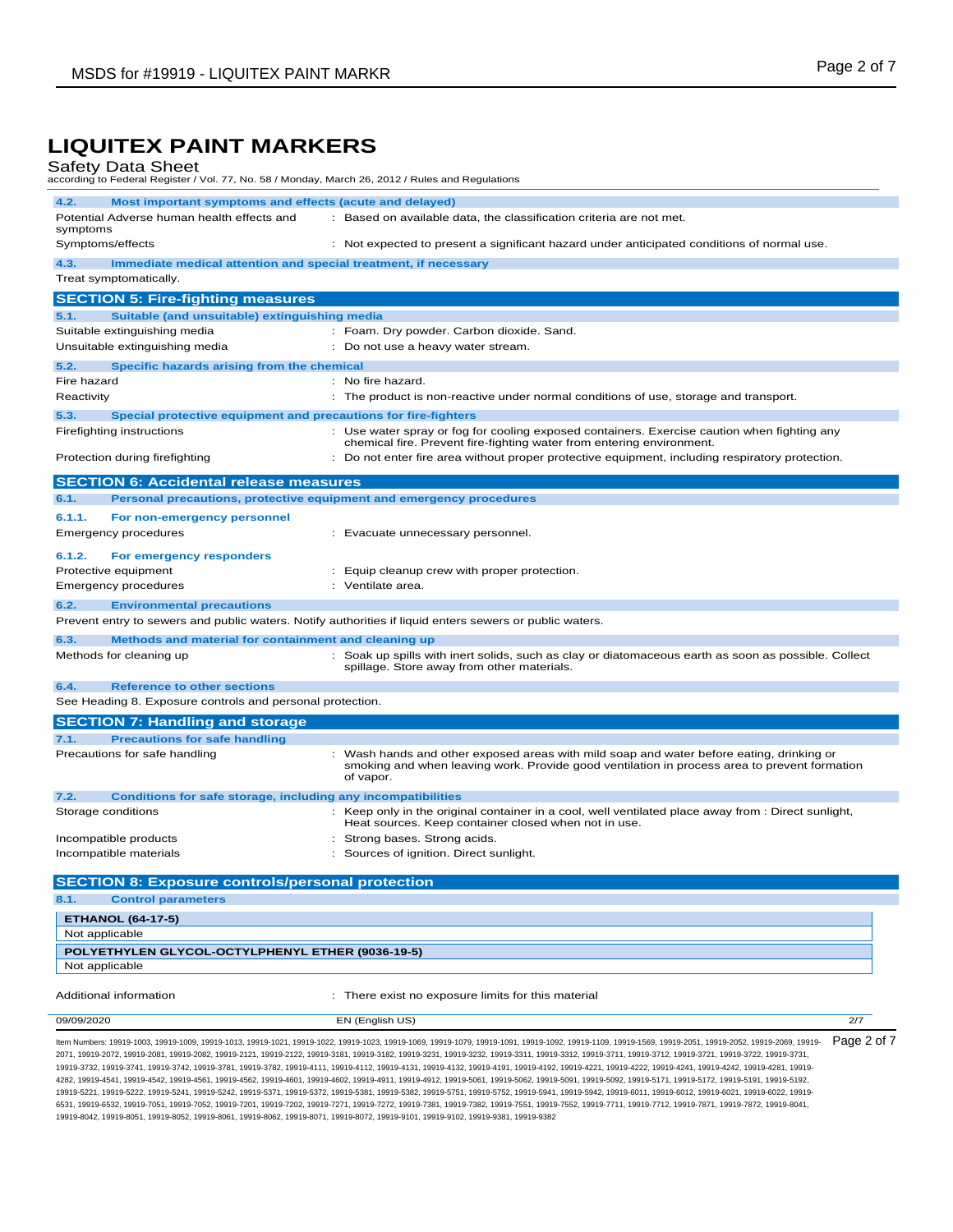## Safety Data Sheet

according to Federal Register / Vol. 77, No. 58 / Monday, March 26, 2012 / Rules and Regulations

#### **8.2. Appropriate engineering controls**

No additional information available

#### **8.3. Individual protection measures/Personal protective equipment**

#### **Eye protection:**

Avoid contact with eyes

#### **Other information:**

Do not eat, drink or smoke during use. Ensure there is adequate ventilation.

| <b>SECTION 9: Physical and chemical properties</b>                                 |                                                                                |  |  |
|------------------------------------------------------------------------------------|--------------------------------------------------------------------------------|--|--|
| Information on basic physical and chemical properties<br>9.1.                      |                                                                                |  |  |
| Physical state                                                                     | : Liquid                                                                       |  |  |
|                                                                                    | : Various                                                                      |  |  |
|                                                                                    | ÷<br>Mixture contains one or more component(s) which have the following odour: |  |  |
| Odor threshold                                                                     | No data available                                                              |  |  |
| pН                                                                                 | : > 5                                                                          |  |  |
| Melting point                                                                      | No data available                                                              |  |  |
| Freezing point                                                                     | No data available                                                              |  |  |
| Boiling point                                                                      | >100 °C<br>÷                                                                   |  |  |
| Flash point                                                                        | > 30 °C (Closed cup)                                                           |  |  |
| Relative evaporation rate (butyl acetate=1)                                        | No data available                                                              |  |  |
| Flammability (solid, gas)                                                          | No data available<br>$\cdot$                                                   |  |  |
| Vapor pressure                                                                     | No data available                                                              |  |  |
| Relative vapor density at 20 °C                                                    | No data available<br>٠                                                         |  |  |
| Relative density                                                                   | No data available                                                              |  |  |
| Solubility                                                                         | No data available                                                              |  |  |
| Log Pow                                                                            | No data available                                                              |  |  |
| Auto-ignition temperature                                                          | No data available                                                              |  |  |
| Decomposition temperature                                                          | No data available<br>$\cdot$                                                   |  |  |
| Viscosity, kinematic                                                               | No data available                                                              |  |  |
| Viscosity, dynamic                                                                 | No data available                                                              |  |  |
| <b>Explosion limits</b>                                                            | No data available                                                              |  |  |
| <b>Explosive properties</b>                                                        | No data available                                                              |  |  |
| Oxidizing properties                                                               | No data available                                                              |  |  |
| 9.2.<br><b>Other information</b>                                                   |                                                                                |  |  |
| VOC content                                                                        | $: \le$ 19 %                                                                   |  |  |
| <b>SECTION 10: Stability and reactivity</b>                                        |                                                                                |  |  |
| 10.1.<br><b>Reactivity</b>                                                         |                                                                                |  |  |
| The product is non-reactive under normal conditions of use, storage and transport. |                                                                                |  |  |
| 10.2.<br><b>Chemical stability</b>                                                 |                                                                                |  |  |
| Stable at ambient temperature and under normal conditions of use.                  |                                                                                |  |  |
| 10.3.<br><b>Possibility of hazardous reactions</b>                                 |                                                                                |  |  |
| None under normal use.                                                             |                                                                                |  |  |
| <b>Conditions to avoid</b><br>10.4.                                                |                                                                                |  |  |
| Direct sunlight. Extremely high or low temperatures.                               |                                                                                |  |  |
| <b>Incompatible materials</b><br>10.5.                                             |                                                                                |  |  |
| Strong acids. Strong bases.                                                        |                                                                                |  |  |
| <b>Hazardous decomposition products</b><br>10.6.                                   |                                                                                |  |  |
| Carbon monoxide. Carbon dioxide.                                                   |                                                                                |  |  |
| 09/09/2020                                                                         | EN (English US)<br>3/7                                                         |  |  |
|                                                                                    |                                                                                |  |  |

ltem Numbers: 19919-1003, 19919-1009, 19919-1013, 19919-1021, 19919-1023, 19919-1069, 19919-1079, 19919-1091, 19919-1091, 19919-1109, 19919-2051, 19919-2051, 19919-2052, 19919-2050, 19919-2069, 19919-2069, 19919-2052, 1991 2071, 19919-2072, 19919-2081, 19919-2082, 19919-2121, 19919-2122, 19919-3181, 19919-3182, 19919-3231, 19919-3232, 19919-3311, 19919-3312, 19919-3711, 19919-3712, 19919-3721, 19919-3722, 19919-3731, 19919-3732, 19919-3741, 19919-3742, 19919-3781, 19919-3782, 19919-4111, 19919-4112, 19919-4131, 19919-4132, 19919-4191, 19919-4192, 19919-4221, 19919-4222, 19919-4241, 19919-4242, 19919-4281, 19919- 4282, 19919-4541, 19919-4542, 19919-4561, 19919-4562, 19919-4601, 19919-4602, 19919-4911, 19919-4912, 19919-5061, 19919-5062, 19919-5091, 19919-5092, 19919-5171, 19919-5172, 19919-5191, 19919-5192, 19919-5221, 19919-5222, 19919-5241, 19919-5242, 19919-5371, 19919-5372, 19919-5381, 19919-5382, 19919-5751, 19919-5752, 19919-5941, 19919-5942, 19919-6011, 19919-6012, 19919-6021, 19919-6022, 19919- 6531, 19919-6532, 19919-7051, 19919-7052, 19919-7201, 19919-7202, 19919-7271, 19919-7272, 19919-7381, 19919-7382, 19919-7551, 19919-7552, 19919-7711, 19919-7712, 19919-7871, 19919-7872, 19919-8041, 19919-8042, 19919-8051, 19919-8052, 19919-8061, 19919-8062, 19919-8071, 19919-8072, 19919-9101, 19919-9102, 19919-9381, 19919-9382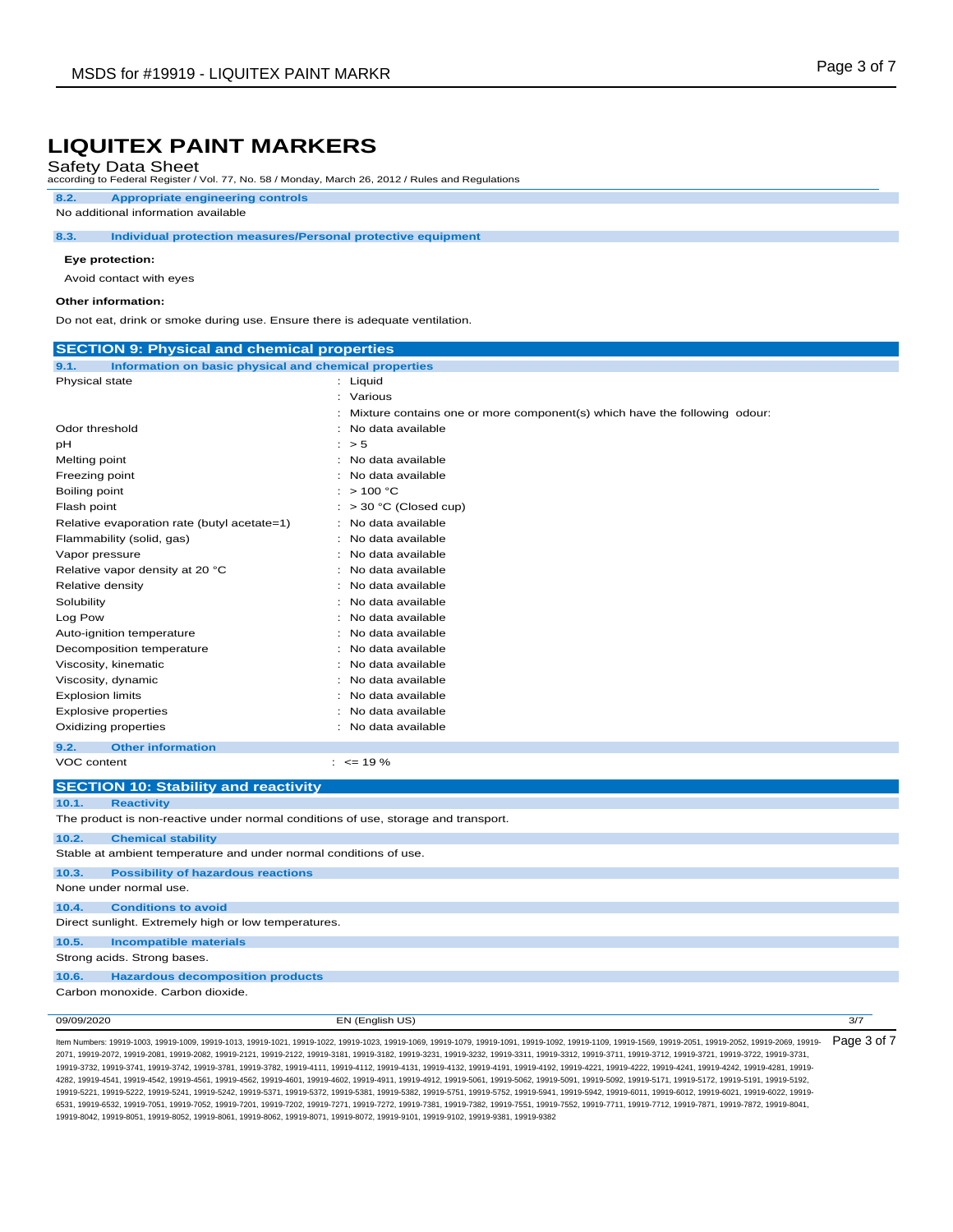### Safety Data Sheet

according to Federal Register / Vol. 77, No. 58 / Monday, March 26, 2012 / Rules and Regulations

| <b>SECTION 11: Toxicological information</b>           |                                                                                            |  |
|--------------------------------------------------------|--------------------------------------------------------------------------------------------|--|
| 11.1.<br>Information on toxicological effects          |                                                                                            |  |
| Acute toxicity (oral)                                  | : Not classified                                                                           |  |
| Acute toxicity (dermal)                                | Not classified                                                                             |  |
| Acute toxicity (inhalation)                            | : Not classified                                                                           |  |
| Skin corrosion/irritation                              | Not classified                                                                             |  |
|                                                        | $pH:$ > 5                                                                                  |  |
| Serious eye damage/irritation                          | : Not classified                                                                           |  |
|                                                        | $pH:$ > 5                                                                                  |  |
| Respiratory or skin sensitization                      | Not classified                                                                             |  |
| Germ cell mutagenicity                                 | Not classified                                                                             |  |
| Carcinogenicity                                        | : Not classified                                                                           |  |
| Reproductive toxicity                                  | : Not classified                                                                           |  |
| STOT-single exposure                                   | : Not classified                                                                           |  |
| STOT-repeated exposure                                 | : Not classified                                                                           |  |
| Aspiration hazard                                      | Not classified                                                                             |  |
| Viscosity, kinematic                                   | No data available                                                                          |  |
| Potential Adverse human health effects and<br>symptoms | : Based on available data, the classification criteria are not met.                        |  |
| Symptoms/effects                                       | : Not expected to present a significant hazard under anticipated conditions of normal use. |  |
| <b>SECTION 12: Ecological information</b>              |                                                                                            |  |
| 12.1.<br><b>Toxicity</b>                               |                                                                                            |  |
| No additional information available                    |                                                                                            |  |
|                                                        |                                                                                            |  |

| 12.2.                               | <b>Persistence and degradability</b> |                  |  |  |
|-------------------------------------|--------------------------------------|------------------|--|--|
| <b>LIQUITEX PAINT MARKERS</b>       |                                      |                  |  |  |
| Persistence and degradability       |                                      | Not established. |  |  |
|                                     |                                      |                  |  |  |
| 12.3.                               | <b>Bioaccumulative potential</b>     |                  |  |  |
| <b>LIQUITEX PAINT MARKERS</b>       |                                      |                  |  |  |
| Bioaccumulative potential           |                                      | Not established. |  |  |
|                                     |                                      |                  |  |  |
| 12.4.                               | <b>Mobility in soil</b>              |                  |  |  |
| No additional information available |                                      |                  |  |  |

**12.5. Other adverse effects**

Other information **in the environment.** Avoid release to the environment.

| <b>SECTION 13: Disposal considerations</b>                          |                                                                           |     |
|---------------------------------------------------------------------|---------------------------------------------------------------------------|-----|
| <b>Disposal methods</b><br>13.1.                                    |                                                                           |     |
| Product/Packaging disposal recommendations                          | : Dispose in a safe manner in accordance with local/national regulations. |     |
| Ecology - waste materials                                           | : Avoid release to the environment.                                       |     |
| <b>SECTION 14: Transport information</b>                            |                                                                           |     |
| <b>Department of Transportation (DOT)</b><br>In accordance with DOT |                                                                           |     |
| Transport document description                                      | : UN3175 Solids containing flammable liquid, n.o.s. (CONTAINS), 4.1, II   |     |
| UN-No.(DOT)                                                         | : $UN3175$                                                                |     |
| 09/09/2020                                                          | EN (English US)                                                           | 4/7 |

ltem Numbers: 19919-1003, 19919-1009, 19919-1013, 19919-1021, 19919-1023, 19919-1069, 19919-1079, 19919-1079, 19919-1091, 19919-1109, 19919-2050, 19919-2051, 19919-2052, 19919-2059, 19919-2069, 19919-2069, 19919-2052, 1991 2071, 19919-2072, 19919-2081, 19919-2082, 19919-2121, 19919-2122, 19919-3181, 19919-3182, 19919-3231, 19919-3232, 19919-3311, 19919-3312, 19919-3711, 19919-3712, 19919-3721, 19919-3722, 19919-3731, 19919-3732, 19919-3741, 19919-3742, 19919-3781, 19919-3782, 19919-4111, 19919-4112, 19919-4131, 19919-4132, 19919-4191, 19919-4192, 19919-4221, 19919-4222, 19919-4241, 19919-4242, 19919-4281, 19919- 4282, 19919-4541, 19919-4542, 19919-4561, 19919-4562, 19919-4601, 19919-4602, 19919-4911, 19919-4912, 19919-5061, 19919-5062, 19919-5091, 19919-5092, 19919-5171, 19919-5172, 19919-5191, 19919-5192, 19919-5221, 19919-5222, 19919-5241, 19919-5242, 19919-5371, 19919-5372, 19919-5381, 19919-5382, 19919-5751, 19919-5752, 19919-5941, 19919-5942, 19919-6011, 19919-6012, 19919-6021, 19919-6022, 19919- 6531, 19919-6532, 19919-7051, 19919-7052, 19919-7201, 19919-7202, 19919-7271, 19919-7272, 19919-7381, 19919-7382, 19919-7551, 19919-7552, 19919-7711, 19919-7712, 19919-7871, 19919-7872, 19919-8041, 19919-8042, 19919-8051, 19919-8052, 19919-8061, 19919-8062, 19919-8071, 19919-8072, 19919-9101, 19919-9102, 19919-9381, 19919-9382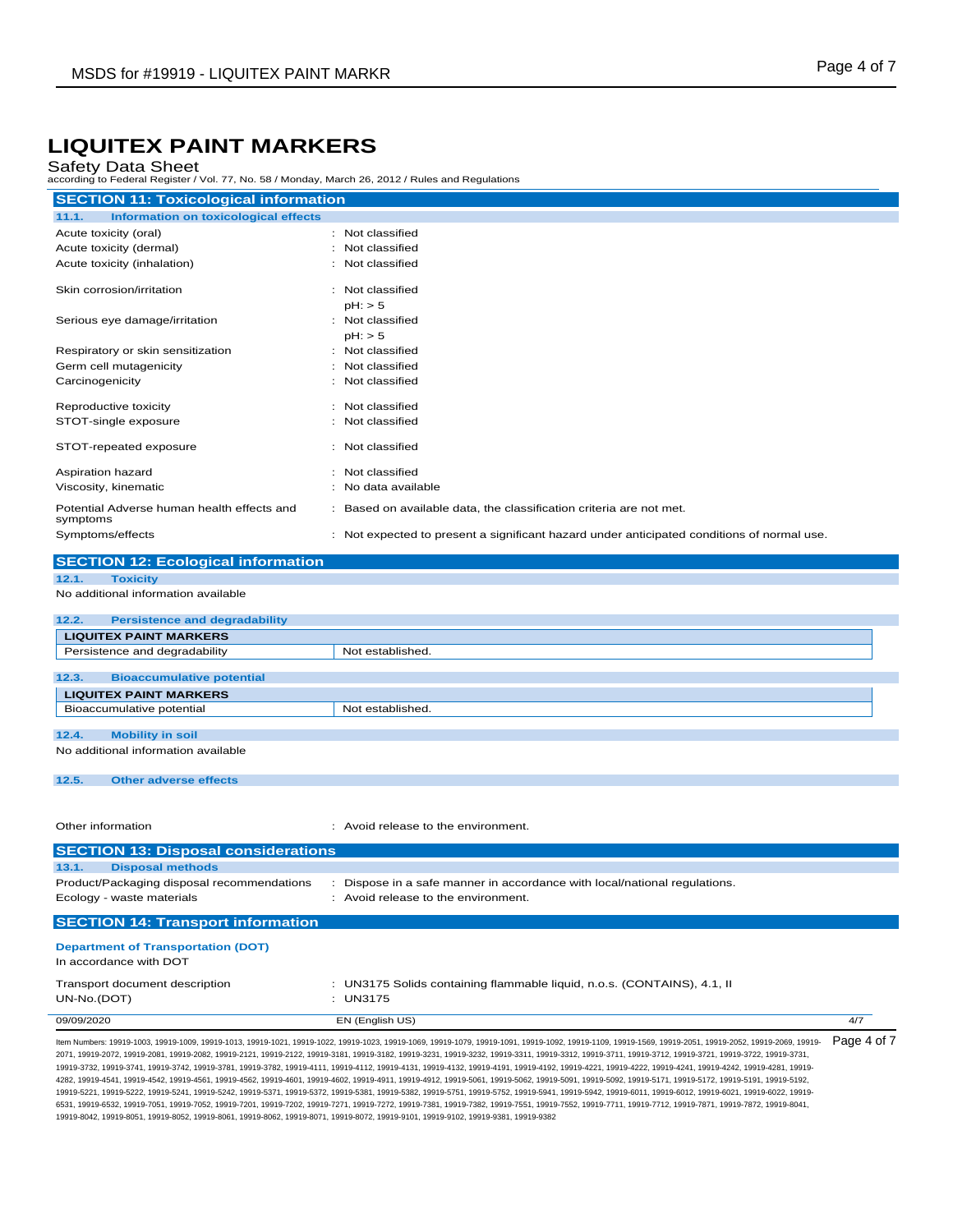#### Safety Data Sheet

according to Federal Register / Vol. 77, No. 58 / Monday, March 26, 2012 / Rules and Regulations

| Class (DOT)         |
|---------------------|
| Packing group (DOT) |
| 11.7.11.1.1.707     |

DOT Packaging Non Bulk (49 CFR 173.xxx) : 212 DOT Packaging Bulk (49 CFR 173.xxx) : 240

Proper Shipping Name (DOT) : Solids containing flammable liquid, n.o.s. **CONTAINS** 

: 4.1 - Class 4.1 - Flammable Solid 49 CFR 173.124

: II - Medium Danger

Hazard labels (DOT)  $\qquad \qquad$  : 4.1 - Flammable solid





- DOT Symbols **DOT** Symbols **COLLECT COLLECT COLLECT COLLECT COLLECT COLLECT COLLECT COLLECT COLLECT COLLECT COLLECT COLLECT COLLECT COLLECT COLLECT COLLECT COLLECT COLLECT COLLECT COLLE**
- DOT Special Provisions (49 CFR 172.102) : 47 Mixtures of solids that are not subject to this subchapter and flammable liquids may be transported under this entry without first applying the classification criteria of Division 4.1, provided there is no free liquid visible at the time the material is loaded or at the time the packaging or transport unit is closed. Except when the liquids are fully absorbed in solid material contained in sealed bags, each packaging must correspond to a design type that has passed a leakproofness test at the Packing Group II level. Small inner packaging consisting of sealed packets containing less than 10 mL of a Class 3 liquid in Packing Group II or III absorbed into a solid material are not subject to this subchapter provided there is no free liquid in the packet.

IB6 - Authorized IBCs: Metal (11A, 11B, 11N, 21A, 21B, 21N, 31A, 31B and 31N); Rigid plastics (11H1, 11H2, 21H1, 21H2, 31H1 and 31H2); Composite (11HZ1, 11HZ2, 21HZ1,<br>21HZ2, 31HZ1 and 31HZ2). Additional Requirement: Composite IBCs 11HZ2 and 21HZ2 may not be used when the hazardous materials being transported may become liquid during transport.

IP2 - When IBCs other than metal or rigid plastics IBCs are used, they must be offered for transportation in a closed freight container or a closed transport vehicle.

T3 - 2.65 178.274(d)(2) Normal............. 178.275(d)(2) TP33 - The portable tank instruction assigned for this substance applies for granular and powdered solids and for solids which are filled and discharged at temperatures above their melting point which are cooled and transported as a solid mass. Solid substances transported or offered for transport above their melting point are authorized for transportation in portable tanks conforming to the provisions of portable tank instruction T4 for solid substances of packing group III or T7 for solid substances of packing group II, unless a tank with more stringent requirements for minimum shell thickness, maximum allowable working pressure, pressure-relief devices or bottom outlets are assigned in which case the more stringent tank instruction and special provisions shall apply. Filling limits must be in accordance with portable tank special provision TP3. Solids meeting the definition of an elevated temperature material must be transported in accordance with the applicable requirements of this subchapter.

passenger vessel carrying a number of passengers limited to not more than the larger of 25 passengers, or one passenger per each 3 m of overall vessel length; and (ii) ''On deck only'' on passenger vessels in which the number of passengers specified in paragraph (k)(2)(i) of this

| DOT Packaging Exceptions (49 CFR 173.xxx)                                   | : 151 |
|-----------------------------------------------------------------------------|-------|
| DOT Quantity Limitations Passenger aircraft/rail : 15 kg<br>(49 CFR 173.27) |       |
| DOT Quantity Limitations Cargo aircraft only (49 : 50 kg)<br>CFR 175.75)    |       |

DOT Vessel Stowage Location : B - (i) The material may be stowed "on deck" or "under deck" on a cargo vessel and on a

# Emergency Response Guide (ERG) Number : 133

#### Other information **intervalse in the contract of the supplementary information available. Transportation of Dangerous Goods** Transport document description : UN3175 SOLIDS CONTAINING FLAMMABLE LIQUID, N.O.S. (CONTAINS), 4.1, II UN-No. (TDG) : UN3175 Proper Shipping Name (Transportation of Dangerous Goods) : SOLIDS CONTAINING FLAMMABLE LIQUID, N.O.S.

- TDG Primary Hazard Classes : 4.1 Class 4.1 Flammable Solids
- Packing group **Packing group Packing group 1. II Medium Danger**

section is exceeded.

09/09/2020 EN (English US) 5/7

Item Numbers: 19919-1003, 19919-1009, 19919-1013, 19919-1021, 19919-1022, 19919-1023, 19919-1069, 19919-1079, 19919-1091, 19919-1092, 19919-1109, 19919-1569, 19919-2051, 19919-2052, 19919-2069, 19919- 2071, 19919-2072, 19919-2081, 19919-2082, 19919-2121, 19919-2122, 19919-3181, 19919-3182, 19919-3231, 19919-3232, 19919-3311, 19919-3312, 19919-3711, 19919-3712, 19919-3721, 19919-3722, 19919-3731, 19919-3732, 19919-3741, 19919-3742, 19919-3781, 19919-3782, 19919-4111, 19919-4112, 19919-4131, 19919-4132, 19919-4191, 19919-4192, 19919-4221, 19919-4222, 19919-4241, 19919-4242, 19919-4281, 19919- 4282, 19919-4541, 19919-4542, 19919-4561, 19919-4562, 19919-4601, 19919-4602, 19919-4911, 19919-4912, 19919-5061, 19919-5062, 19919-5091, 19919-5092, 19919-5171, 19919-5172, 19919-5191, 19919-5192, 19919-5221, 19919-5222, 19919-5241, 19919-5242, 19919-5371, 19919-5372, 19919-5381, 19919-5382, 19919-5751, 19919-5752, 19919-5941, 19919-5942, 19919-6011, 19919-6012, 19919-6021, 19919-6022, 19919- 6531, 19919-6532, 19919-7051, 19919-7052, 19919-7201, 19919-7202, 19919-7271, 19919-7272, 19919-7381, 19919-7382, 19919-7551, 19919-7552, 19919-7711, 19919-7712, 19919-7871, 19919-7872, 19919-8041, 19919-8042, 19919-8051, 19919-8052, 19919-8061, 19919-8062, 19919-8071, 19919-8072, 19919-9101, 19919-9102, 19919-9381, 19919-9382 Page 5 of 7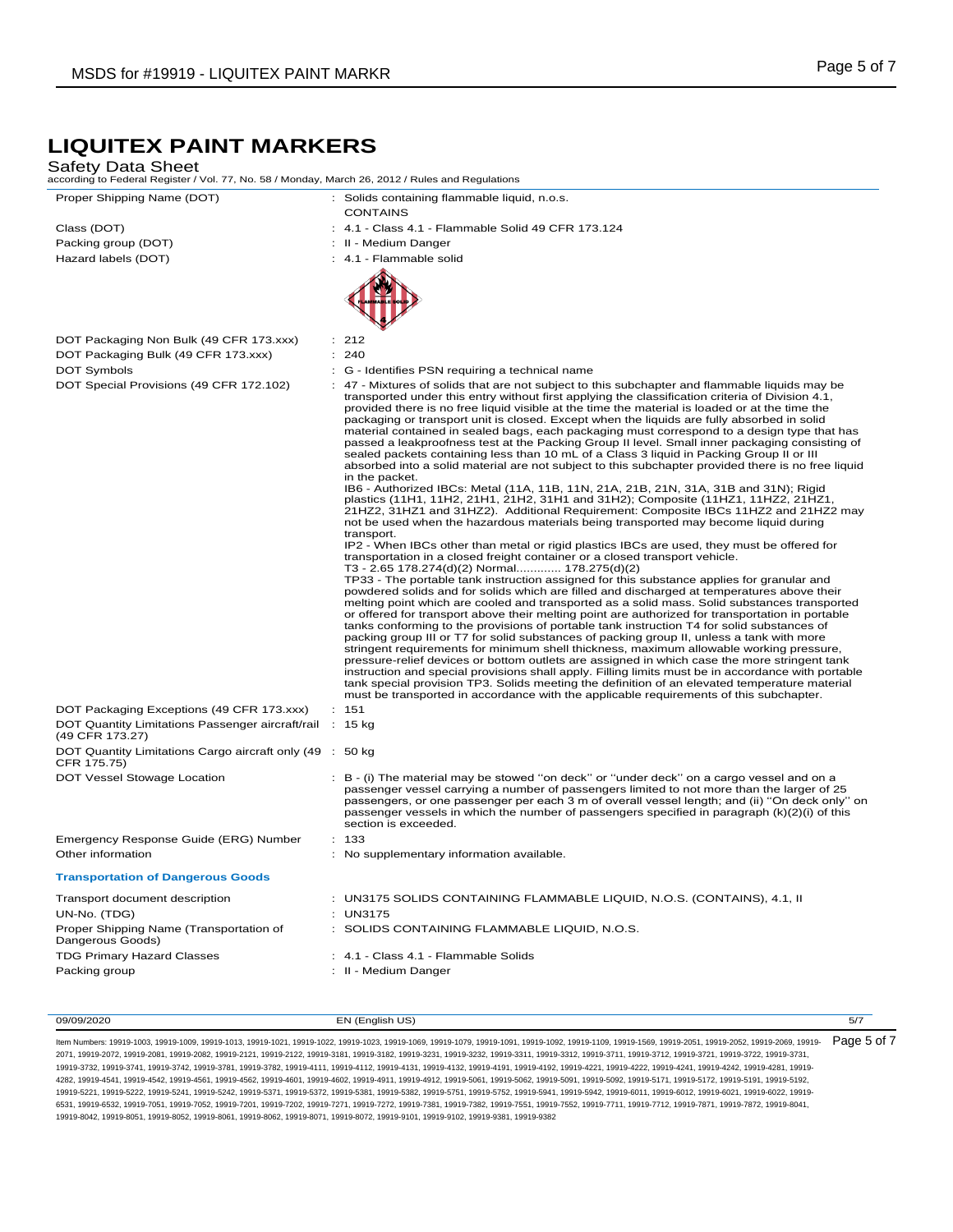## Safety Data Sheet

according to Federal Register / Vol. 77, No. 58 / Monday, March 26, 2012 / Rules and Regulations

| <b>TDG Special Provisions</b>                                                          | : 16 - (1) The technical name of at least one of the most dangerous substances that<br>predominantly contributes to the hazard or hazards posed by the dangerous goods must be<br>shown, in parentheses, on the shipping document following the shipping name in accordance<br>with clause $3.5(1)(c)(ii)(A)$ of Part 3 (Documentation). The technical name must also be shown,<br>in parentheses, on a small means of containment or on a tag following the shipping name in<br>accordance with subsections 4.11(2) and (3) of Part 4 (Dangerous Goods Safety Marks).<br>(2) Despite subsection (1), the technical name for the following dangerous goods is not<br>required to be shown on a shipping document or on a small means of containment when<br>Canadian law for domestic transport or an international convention for international transport<br>prohibits the disclosure of the technical name:<br>(a) UN1544, ALKALOID SALTS, SOLID, N.O.S. or ALKALOIDS, SOLID, N.O.S;<br>(b) UN1851, MEDICINE, LIQUID, TOXIC, N.O.S;<br>(c) UN3140, ALKALOID SALTS, LIQUID, N.O.S. or ALKALOIDS, LIQUID, N.O.S;<br>(d) UN3248, MEDICINE, LIQUID, FLAMMABLE, TOXIC, N.O.S; or<br>(e) UN3249, MEDICINE, SOLID, TOXIC, N.O.S.<br>(3) Despite subsection (1), the technical name for the following dangerous goods is not<br>required to be shown on a small means of containment:<br>(a) UN2814, INFECTIOUS SUBSTANCE, AFFECTING HUMANS; or<br>(b) UN2900, INFECTIOUS SUBSTANCE, AFFECTING ANIMALS,56 - (1) When solids that are<br>not dangerous goods, and liquids included in Class 3, Flammable Liquids, are in a mixture, the<br>mixture may be handled, offered for transport or transported under this shipping name without<br>the tests and criteria for including substances in Class 4.1, Flammable Solids, first being<br>applied to them, if<br>(a) there is no visible liquid at the time the mixture is loaded into a means of containment or at<br>the time the means of containment is closed; and<br>(b) each means of containment is leakproof.<br>(2) These Regulations, except for Part 1 (Coming into Force, Repeal, Interpretation, General<br>Provisions and Special Cases) and Part 2 (Classification), do not apply to a sealed packet or<br>article containing less than 10 mL of dangerous goods included in Class 3, Flammable Liquids,<br>packing group II or III, if there is no free liquid in the packet or article. |
|----------------------------------------------------------------------------------------|-----------------------------------------------------------------------------------------------------------------------------------------------------------------------------------------------------------------------------------------------------------------------------------------------------------------------------------------------------------------------------------------------------------------------------------------------------------------------------------------------------------------------------------------------------------------------------------------------------------------------------------------------------------------------------------------------------------------------------------------------------------------------------------------------------------------------------------------------------------------------------------------------------------------------------------------------------------------------------------------------------------------------------------------------------------------------------------------------------------------------------------------------------------------------------------------------------------------------------------------------------------------------------------------------------------------------------------------------------------------------------------------------------------------------------------------------------------------------------------------------------------------------------------------------------------------------------------------------------------------------------------------------------------------------------------------------------------------------------------------------------------------------------------------------------------------------------------------------------------------------------------------------------------------------------------------------------------------------------------------------------------------------------------------------------------------------------------------------------------------------------------------------------------------------------------------------------------------------------------------------------------------------------------------------------------------------------------------------------------------------------------------------------------------------------------------------------|
| Explosive Limit and Limited Quantity Index                                             | $: 1$ kg                                                                                                                                                                                                                                                                                                                                                                                                                                                                                                                                                                                                                                                                                                                                                                                                                                                                                                                                                                                                                                                                                                                                                                                                                                                                                                                                                                                                                                                                                                                                                                                                                                                                                                                                                                                                                                                                                                                                                                                                                                                                                                                                                                                                                                                                                                                                                                                                                                            |
| Passenger Carrying Road Vehicle or Passenger : 15 kg<br>Carrying Railway Vehicle Index |                                                                                                                                                                                                                                                                                                                                                                                                                                                                                                                                                                                                                                                                                                                                                                                                                                                                                                                                                                                                                                                                                                                                                                                                                                                                                                                                                                                                                                                                                                                                                                                                                                                                                                                                                                                                                                                                                                                                                                                                                                                                                                                                                                                                                                                                                                                                                                                                                                                     |
| <b>Transport by sea</b>                                                                |                                                                                                                                                                                                                                                                                                                                                                                                                                                                                                                                                                                                                                                                                                                                                                                                                                                                                                                                                                                                                                                                                                                                                                                                                                                                                                                                                                                                                                                                                                                                                                                                                                                                                                                                                                                                                                                                                                                                                                                                                                                                                                                                                                                                                                                                                                                                                                                                                                                     |
| Transport document description (IMDG)                                                  | : UN 1263 PAINT (ETHYL ALCOHOL), 3, III                                                                                                                                                                                                                                                                                                                                                                                                                                                                                                                                                                                                                                                                                                                                                                                                                                                                                                                                                                                                                                                                                                                                                                                                                                                                                                                                                                                                                                                                                                                                                                                                                                                                                                                                                                                                                                                                                                                                                                                                                                                                                                                                                                                                                                                                                                                                                                                                             |
| UN-No. (IMDG)                                                                          | : 1263                                                                                                                                                                                                                                                                                                                                                                                                                                                                                                                                                                                                                                                                                                                                                                                                                                                                                                                                                                                                                                                                                                                                                                                                                                                                                                                                                                                                                                                                                                                                                                                                                                                                                                                                                                                                                                                                                                                                                                                                                                                                                                                                                                                                                                                                                                                                                                                                                                              |
| Proper Shipping Name (IMDG)                                                            | : PAINT                                                                                                                                                                                                                                                                                                                                                                                                                                                                                                                                                                                                                                                                                                                                                                                                                                                                                                                                                                                                                                                                                                                                                                                                                                                                                                                                                                                                                                                                                                                                                                                                                                                                                                                                                                                                                                                                                                                                                                                                                                                                                                                                                                                                                                                                                                                                                                                                                                             |
| Class (IMDG)                                                                           | : 3 - Flammable liquids                                                                                                                                                                                                                                                                                                                                                                                                                                                                                                                                                                                                                                                                                                                                                                                                                                                                                                                                                                                                                                                                                                                                                                                                                                                                                                                                                                                                                                                                                                                                                                                                                                                                                                                                                                                                                                                                                                                                                                                                                                                                                                                                                                                                                                                                                                                                                                                                                             |
| Packing group (IMDG)                                                                   | : III - substances presenting low danger                                                                                                                                                                                                                                                                                                                                                                                                                                                                                                                                                                                                                                                                                                                                                                                                                                                                                                                                                                                                                                                                                                                                                                                                                                                                                                                                                                                                                                                                                                                                                                                                                                                                                                                                                                                                                                                                                                                                                                                                                                                                                                                                                                                                                                                                                                                                                                                                            |
| Limited quantities (IMDG)                                                              | : 5L                                                                                                                                                                                                                                                                                                                                                                                                                                                                                                                                                                                                                                                                                                                                                                                                                                                                                                                                                                                                                                                                                                                                                                                                                                                                                                                                                                                                                                                                                                                                                                                                                                                                                                                                                                                                                                                                                                                                                                                                                                                                                                                                                                                                                                                                                                                                                                                                                                                |
| <b>Air transport</b>                                                                   |                                                                                                                                                                                                                                                                                                                                                                                                                                                                                                                                                                                                                                                                                                                                                                                                                                                                                                                                                                                                                                                                                                                                                                                                                                                                                                                                                                                                                                                                                                                                                                                                                                                                                                                                                                                                                                                                                                                                                                                                                                                                                                                                                                                                                                                                                                                                                                                                                                                     |
| Transport document description (IATA)                                                  | : UN 1263 Paint (ETHYL ALCOHOL), 3, III                                                                                                                                                                                                                                                                                                                                                                                                                                                                                                                                                                                                                                                                                                                                                                                                                                                                                                                                                                                                                                                                                                                                                                                                                                                                                                                                                                                                                                                                                                                                                                                                                                                                                                                                                                                                                                                                                                                                                                                                                                                                                                                                                                                                                                                                                                                                                                                                             |
| UN-No. (IATA)                                                                          | 1263                                                                                                                                                                                                                                                                                                                                                                                                                                                                                                                                                                                                                                                                                                                                                                                                                                                                                                                                                                                                                                                                                                                                                                                                                                                                                                                                                                                                                                                                                                                                                                                                                                                                                                                                                                                                                                                                                                                                                                                                                                                                                                                                                                                                                                                                                                                                                                                                                                                |
| Proper Shipping Name (IATA)                                                            | : Paint                                                                                                                                                                                                                                                                                                                                                                                                                                                                                                                                                                                                                                                                                                                                                                                                                                                                                                                                                                                                                                                                                                                                                                                                                                                                                                                                                                                                                                                                                                                                                                                                                                                                                                                                                                                                                                                                                                                                                                                                                                                                                                                                                                                                                                                                                                                                                                                                                                             |
| Class (IATA)                                                                           | 3 - Flammable Liquids                                                                                                                                                                                                                                                                                                                                                                                                                                                                                                                                                                                                                                                                                                                                                                                                                                                                                                                                                                                                                                                                                                                                                                                                                                                                                                                                                                                                                                                                                                                                                                                                                                                                                                                                                                                                                                                                                                                                                                                                                                                                                                                                                                                                                                                                                                                                                                                                                               |
| Packing group (IATA)                                                                   | : III - Minor Danger                                                                                                                                                                                                                                                                                                                                                                                                                                                                                                                                                                                                                                                                                                                                                                                                                                                                                                                                                                                                                                                                                                                                                                                                                                                                                                                                                                                                                                                                                                                                                                                                                                                                                                                                                                                                                                                                                                                                                                                                                                                                                                                                                                                                                                                                                                                                                                                                                                |
| <b>SECTION 15: Regulatory information</b>                                              |                                                                                                                                                                                                                                                                                                                                                                                                                                                                                                                                                                                                                                                                                                                                                                                                                                                                                                                                                                                                                                                                                                                                                                                                                                                                                                                                                                                                                                                                                                                                                                                                                                                                                                                                                                                                                                                                                                                                                                                                                                                                                                                                                                                                                                                                                                                                                                                                                                                     |
|                                                                                        |                                                                                                                                                                                                                                                                                                                                                                                                                                                                                                                                                                                                                                                                                                                                                                                                                                                                                                                                                                                                                                                                                                                                                                                                                                                                                                                                                                                                                                                                                                                                                                                                                                                                                                                                                                                                                                                                                                                                                                                                                                                                                                                                                                                                                                                                                                                                                                                                                                                     |

**15.1. US Federal regulations**

**US FEDERAL HAZARD CLASSIFICATION AND LABELLING FOR ART MATERIALS:**  All Colors have been evaluated by a toxicologist and labelled for acute and chronic health hazards in accordance with the Labelling of Hazardous Art Materials Regulation and Federal Regulation 16 CFR 1500.14 of the Federal Hazardous Substances Act. This product conforms to ASTM D-4236 Standard Practice for Labelling Art Materials for Chronic

Adverse health effects. All colours have been certified by ACMI (Artists Craft Materials Institute, Inc.) to carry the AP

(Approved Product) Seal, meaning this bears no chronic or acute human health hazards



09/09/2020 EN (English US) 6/7

TERIALS IN Conforms to<br>ASTM D 4236

Item Numbers: 19919-1003, 19919-1009, 19919-1013, 19919-1021, 19919-1022, 19919-1023, 19919-1069, 19919-1079, 19919-1091, 19919-1092, 19919-1109, 19919-1569, 19919-2051, 19919-2052, 19919-2069, 19919- 2071, 19919-2072, 19919-2081, 19919-2082, 19919-2121, 19919-2122, 19919-3181, 19919-3182, 19919-3231, 19919-3232, 19919-3311, 19919-3312, 19919-3711, 19919-3712, 19919-3721, 19919-3722, 19919-3731, 19919-3732, 19919-3741, 19919-3742, 19919-3781, 19919-3782, 19919-4111, 19919-4112, 19919-4131, 19919-4132, 19919-4191, 19919-4192, 19919-4221, 19919-4222, 19919-4241, 19919-4242, 19919-4281, 19919- 4282, 19919-4541, 19919-4542, 19919-4561, 19919-4562, 19919-4601, 19919-4602, 19919-4911, 19919-4912, 19919-5061, 19919-5062, 19919-5091, 19919-5092, 19919-5171, 19919-5172, 19919-5191, 19919-5192, 19919-5221, 19919-5222, 19919-5241, 19919-5242, 19919-5371, 19919-5372, 19919-5381, 19919-5382, 19919-5751, 19919-5752, 19919-5941, 19919-5942, 19919-6011, 19919-6012, 19919-6021, 19919-6022, 19919- 6531, 19919-6532, 19919-7051, 19919-7052, 19919-7201, 19919-7202, 19919-7271, 19919-7272, 19919-7381, 19919-7382, 19919-7551, 19919-7552, 19919-7711, 19919-7712, 19919-7871, 19919-7872, 19919-8041, 19919-8042, 19919-8051, 19919-8052, 19919-8061, 19919-8062, 19919-8071, 19919-8072, 19919-9101, 19919-9102, 19919-9381, 19919-9382 Page 6 of 7